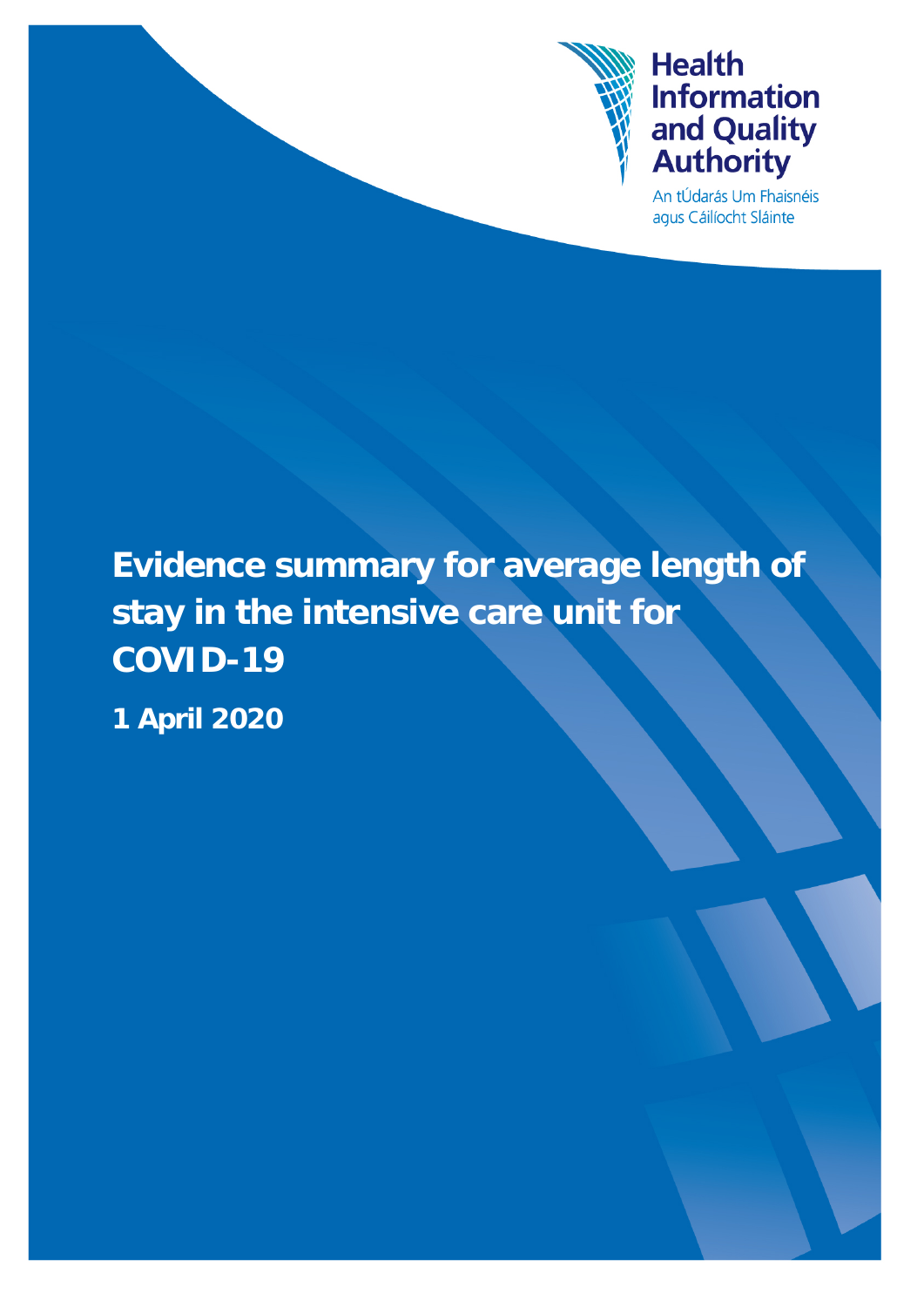## **Evidence summary for average length of stay in the intensive care unit for COVID-19**

The Health Information and Quality Authority (HIQA) has developed a series of 'Evidence Summaries' to assist the Clinical Expert Advisory Group (EAG) supporting the National Public Health Emergency Team (NPHET) in their response to COVID-19. These summaries are based on specific research questions.

This evidence summary was developed to address the following research question:

### **What is the average or median length of stay in the intensive care unit (ICU) for affected persons?**

The processes as outlined in HIQA's protocol (available on [www.hiqa.ie\)](http://www.hiqa.ie/) were followed. Relevant databases of published literature and pre-print servers were searched. Below is the summary of the evidence published between 30 December 2019 and 19 March 2020 identified as relevant to this review. Data published by national agencies are not included.

#### **Results**

Four studies were identified.<sup> $(1-4)$ </sup> The first study<sup> $(1)$ </sup> reports a retrospective cohort study of patients in two hospitals, of whom 50 were admitted to ICU, in Wuhan, China with a definitive outcome (discharge or death) up to 31 January 2020. The second study<sup>(2)</sup> reports a retrospective analysis of 101 deceased patients in one intensive care unit in Wuhan, China up to 16 February 2020. The third study describes the first 18 cases of COVID-19 identified in Singapore, of which two patients were admitted to ICU. The fourth study describes the first 12 cases of COVID-19 identified in the United States, of which one received ICU level of care.

#### **ICU length of stay**

The median length of ICU stay for deceased patients was similar in both studies based in Wuhan, China, with a median of eight days (interquartile range [IQR] 4 to 11 days)<sup>(2)</sup> and eight days (IQR to 12 days)<sup>(1)</sup>. Zhou et al.<sup>(1)</sup> reported the median length of ICU stay for all included patients as eight days (IQR to 12 days); with a slightly shorter stay for those patients who survived of seven days (IQR 2 to 9 days). Young et al.'s study<sup>(3)</sup> included two patients admitted to the ICU in Singapore, with lengths of stay between five and seven days. The US-based study reported that one patient received 'intensive care level monitoring' for five days<sup>(4)</sup> (Table 1).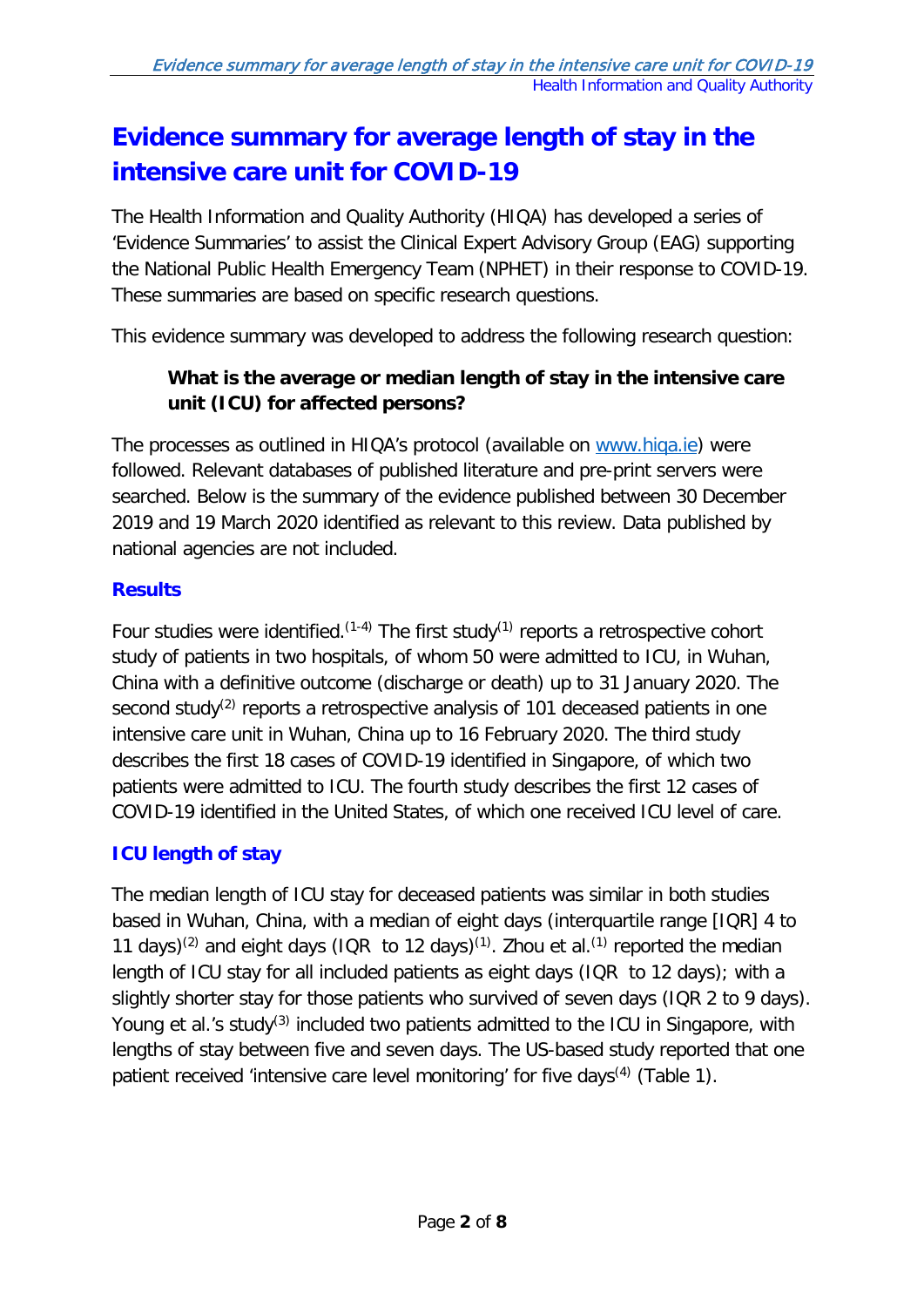#### **Use of mechanical ventilation**

The proportion of those admitted to ICU who were treated with invasive mechanical ventilation was reported by the studies from Wuhan, China. This comprised 79 patients  $(78.2\%)^{(2)}$  in the study limited to deceased patients with a median duration of five days (IQR 2.0-8.0), and 32 patients  $(64%)^{(1)}$  in the study reporting outcomes for all patients admitted to ICU. For the study from Singapore,<sup>(3)</sup> one of the two patients admitted to ICU was treated with invasive mechanical ventilation.

#### **Study quality and quality of the evidence**

The quality of the evidence is low, and two studies<sup> $(2, 4)$ </sup> have not been peer-reviewed. One of the included studies<sup>(2)</sup> was based on a mix of cases confirmed by laboratory reverse transcription-polymerase chain reaction (RT-PCR) (56.4%), with the remaining 43.6% based on clinical diagnostic criteria only. Given the time frame, it is highly likely that some patients were included in both of the studies from Wuhan, China.

#### **Discussion**

The median length of ICU stay reported is around seven days for survivors and eight days for non-survivors. This summary is limited to papers that explicitly reported ICU length of stay. Papers reporting overall duration of hospital stay, or the proportion of patients admitted to ICU only<sup>(5)</sup>, are excluded. It is unknown if differences in the proportion of patients admitted to ICU<sup>(6)</sup> leads to differences in ICU length of stay. The evidence is limited to four studies, two of which have not been peer-reviewed, with two studies including very small numbers of patients admitted to ICU. The two studies with the largest number of patients focus on two hospitals in Wuhan, China at the beginning of the outbreak. A report published on 20 March 2020 by the Intensive Care National Audit and Research Centre $(7)$  included data on 33 patients with confirmed COVID-19 admitted to critical care units in England, Wales and Northern Ireland with definitive outcomes (discharge or death). The median length of stay in critical care was three days for both survivors and non-survivors (IQR 1 to 5 days for survivors and 1.5 to 6 days for non-survivors).

### **Conclusion**

Median length of stay in ICU has been reported to be approximately seven days for patients who survive COVID-19, and eight days for those who do not survive, with shorter lengths of stay reported in the UK. However, the evidence is currently limited.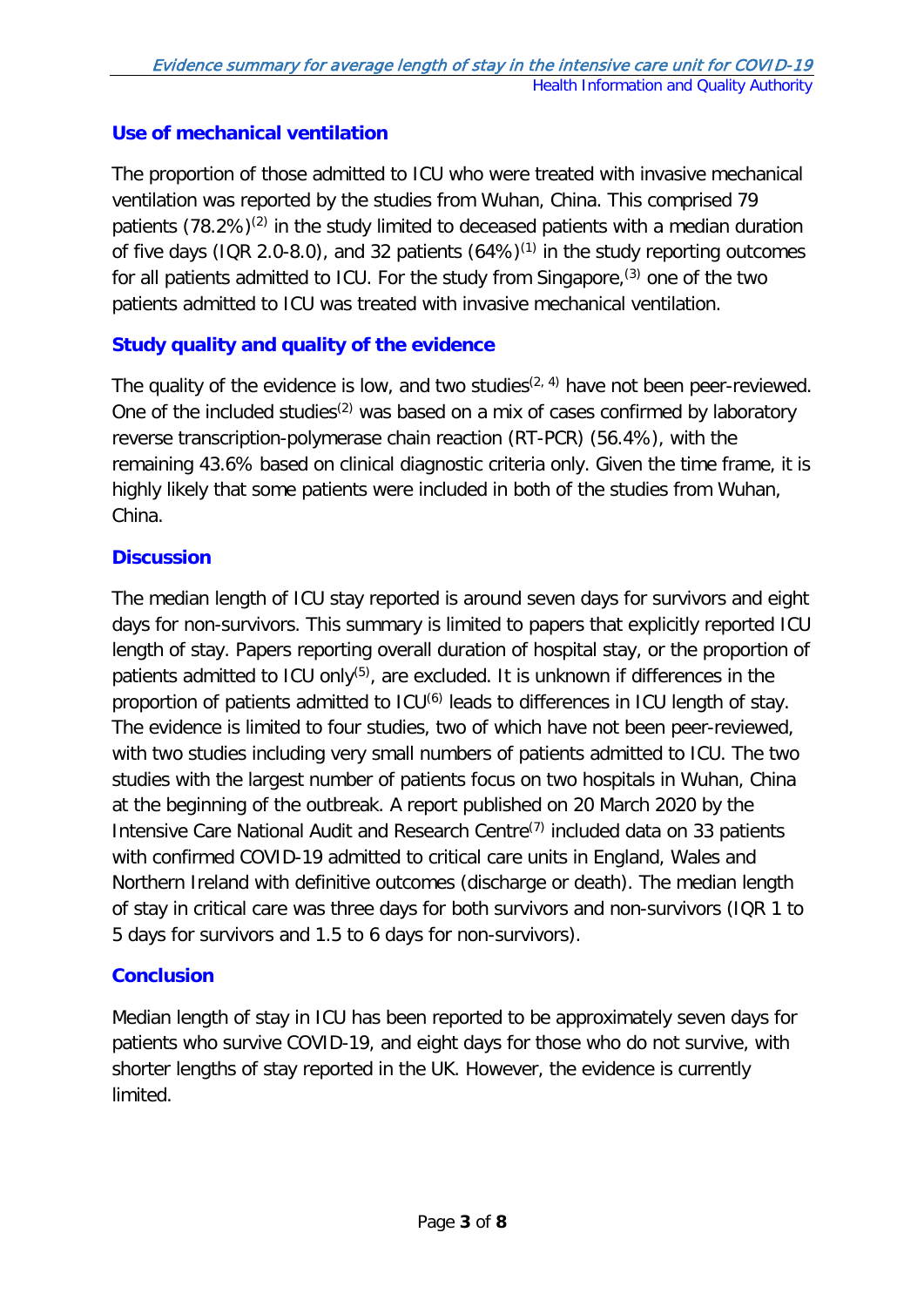#### **References**

- 1. Zhou F, Yu T, Du R, Fan G, Liu Y, Liu Z, et al. Clinical course and risk factors for mortality of adult inpatients with COVID-19 in Wuhan, China: a retrospective cohort study. The Lancet. 2020.
- 2. Chen J, Fan H, Zhang L, Huang B, Zhu M, Zhou Y, et al. Retrospective Analysis of Clinical Features in 101 Death Cases with COVID-19. medRxiv. 2020:2020.03.09.20033068.
- 3. Young BE, Ong SWX, Kalimuddin S, Low JG, Tan SY, Loh J, et al. Epidemiologic Features and Clinical Course of Patients Infected With SARS-CoV-2 in Singapore. JAMA. 2020.
- 4. Kujawski SA, Wong KK, Collins JP, Epstein L, Killerby ME, Midgley CM, et al. First 12 patients with coronavirus disease 2019 (COVID-19) in the United States. medRxiv. 2020:2020.03.09.20032896.
- 5. Guan W-j, Ni Z-y, Hu Y, Liang W-h, Ou C-q, He J-x, et al. *Clinical* Characteristics of Coronavirus Disease 2019 in China. New England Journal of Medicine. 2020.
- 6. Grasselli G, Pesenti A, Cecconi M. Critical Care Utilization for the COVID-19 Outbreak in Lombardy, Italy: Early Experience and Forecast During an Emergency Response. JAMA. 2020.
- 7. ICNARC. ICNARC report on COVID-19 in critical care. London: Intensive Care National Audit and Research Centre 2020.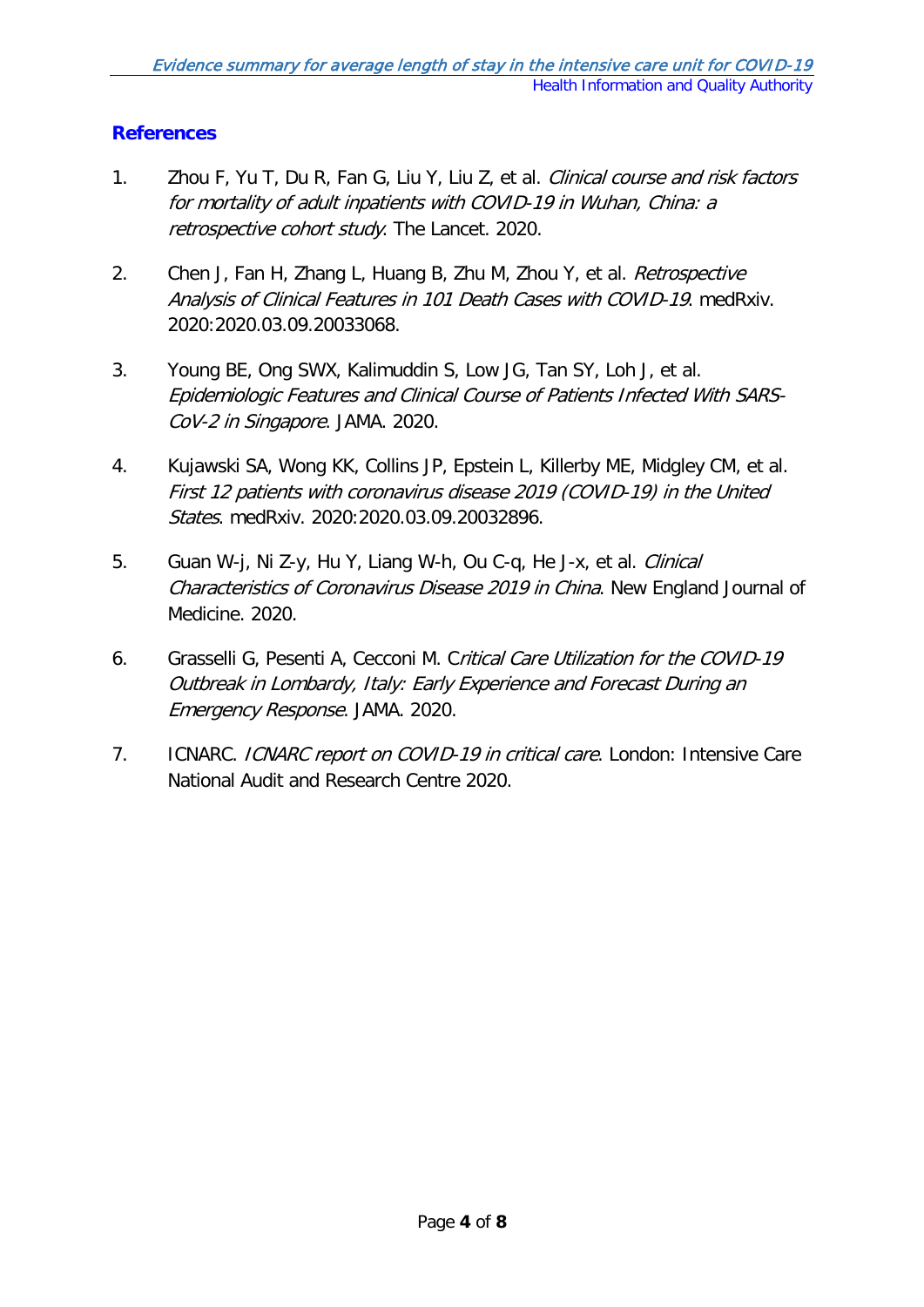Health Information and Quality Authority

| <b>Author</b>       | <b>Population setting</b>                                  | <b>Primary outcome results</b> |                               |                       |
|---------------------|------------------------------------------------------------|--------------------------------|-------------------------------|-----------------------|
| <b>Country</b>      | <b>Patient demographics</b>                                |                                |                               |                       |
| <b>Study design</b> | <b>Clinical characteristics</b>                            |                                |                               |                       |
| F. Zhou             | <b>Population setting</b>                                  | <b>ICU</b>                     | Non-invasive/invasive         | Other relevant        |
|                     | 191 adult inpatients from Jinyintan Hospital and Wuhan     | length of stay                 | <b>Mechanical ventilation</b> | findings              |
| China               | Pulmonary Hospital in Wuhan, China who had been discharged |                                | <b>ECMO</b>                   |                       |
|                     | or died by Jan 31, 2020.                                   | 26% of sample $(n=50)$         | Non-invasive mechanical       | Ventilator-associated |
| Retrospective       |                                                            | admitted to ICU.               | ventilation $n=26$ (14%).     | pneumonia occurred in |
| cohort              | <b>Demographics</b>                                        |                                |                               | $(n=10, 31\%)$ of     |
|                     | Median age 56 years (IQR 46-67; range 18 to 87 years). 62% | Median LOS 8 days              | Invasive mechanical           | 32 patients requiring |
|                     | male.                                                      | $(1QR 4-12)$ .                 | ventilation $n=32$ (17% of    | invasive mechanical   |
|                     |                                                            |                                | total, 64% of those admitted  | ventilation.          |
|                     | <b>Clinical characteristics</b>                            | For survivors, median 7        | to ICU).                      |                       |
|                     | Most common symptoms on admission were fever and cough,    | days                           |                               |                       |
|                     | followed by sputum production and fatigue.                 | $(1QR 2-9)$ .                  | Median time from illness      |                       |
|                     |                                                            |                                | onset to invasive mechanical  |                       |
|                     | <b>Underlying diseases</b>                                 | For non-survivors,             | ventilation: 14.5 days (12-   |                       |
|                     | 91 (48%) patients had a comorbidity: Hypertension (n=58,   | median 8 days                  | 19).                          |                       |
|                     | 30%), diabetes (n=36, 19%), coronary heart disease (n=15,  | $(1QR 4-12)$ .                 |                               |                       |
|                     | $8\%$ ).                                                   |                                | ECMO $n=3$ (2%).              |                       |
|                     |                                                            |                                |                               |                       |

### **Table 1. Summary of included studies**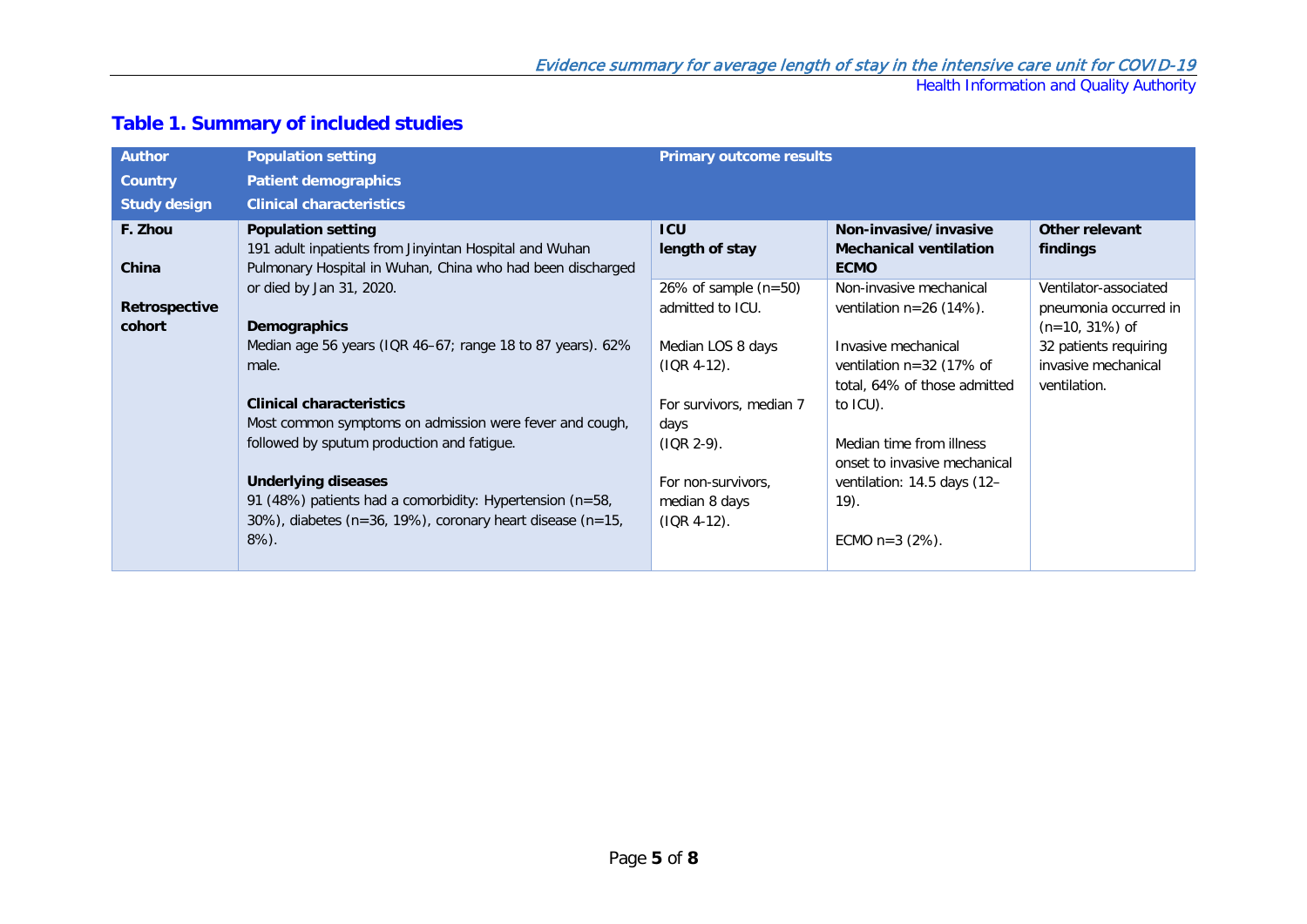#### Evidence summary for average length of stay in the intensive care unit for COVID-19

Health Information and Quality Authority

| <b>Author</b>               | <b>Population setting</b>                                                                                                                                                   | <b>Primary outcome results</b> |                                                                            |                                                                           |
|-----------------------------|-----------------------------------------------------------------------------------------------------------------------------------------------------------------------------|--------------------------------|----------------------------------------------------------------------------|---------------------------------------------------------------------------|
| <b>Country</b>              | <b>Patient demographics</b>                                                                                                                                                 |                                |                                                                            |                                                                           |
| <b>Study design</b>         | <b>Clinical characteristics</b>                                                                                                                                             |                                |                                                                            |                                                                           |
| H. Fan/<br>J. Chen          | <b>Population setting</b><br>101 deceased patients admitted to the ICU, Wuhan Jinyintan<br>Hospital.                                                                        | <b>ICU</b><br>length of stay   | Non-invasive/invasive<br><b>Mechanical ventilation</b><br><b>ECMO</b>      | Other relevant<br>findings                                                |
| China<br><b>Case series</b> | <b>Demographics</b><br>64 males, 37 females.                                                                                                                                | Median 8 days<br>$(IOR 4-11).$ | Non-invasive ventilator or<br>high-flow oxygen therapy<br>$n=84(83.2\%)$ . | Median time from ARDS<br>to invasive mechanical<br>ventilation was 3 days |
|                             | Mean age 65.5 years (SD 9.7, range 24-83).                                                                                                                                  |                                | Invasive mechanical                                                        | $(IOR 0-6).$                                                              |
|                             | <b>Clinical characteristics</b><br>Symptoms included fever (91, 90.1%), cough (69, 68.3%) and<br>dyspnoea (75, 74.3%).                                                      |                                | ventilation $n=79$ (78.2%)<br>ECMO $n=7$ (6.9%)                            | Duration of invasive<br>mechanical ventilation<br>was 5 days (IQR 2-8).   |
|                             | <b>Underlying diseases</b>                                                                                                                                                  |                                | CRRT $n=8$ (7.9%).                                                         |                                                                           |
|                             | Hypertension (42.57%), diabetes (22.77%), neurological<br>disease (9.90%), malignant tumour (4.95%), and respiratory                                                        |                                |                                                                            |                                                                           |
|                             | disease (4.95%).<br>$N = 50$ (49.50%) patients showed acute respiratory distress<br>syndrome (ARDS) on admission. Median time from onset to<br>ARDS was 12 days (IQR 9-14). |                                |                                                                            |                                                                           |
|                             | <b>Diagnosis</b><br>56.4% of patients were laboratory confirmed by RT-PCR,<br>43.6% were consistent with clinical diagnostic criteria.                                      |                                |                                                                            |                                                                           |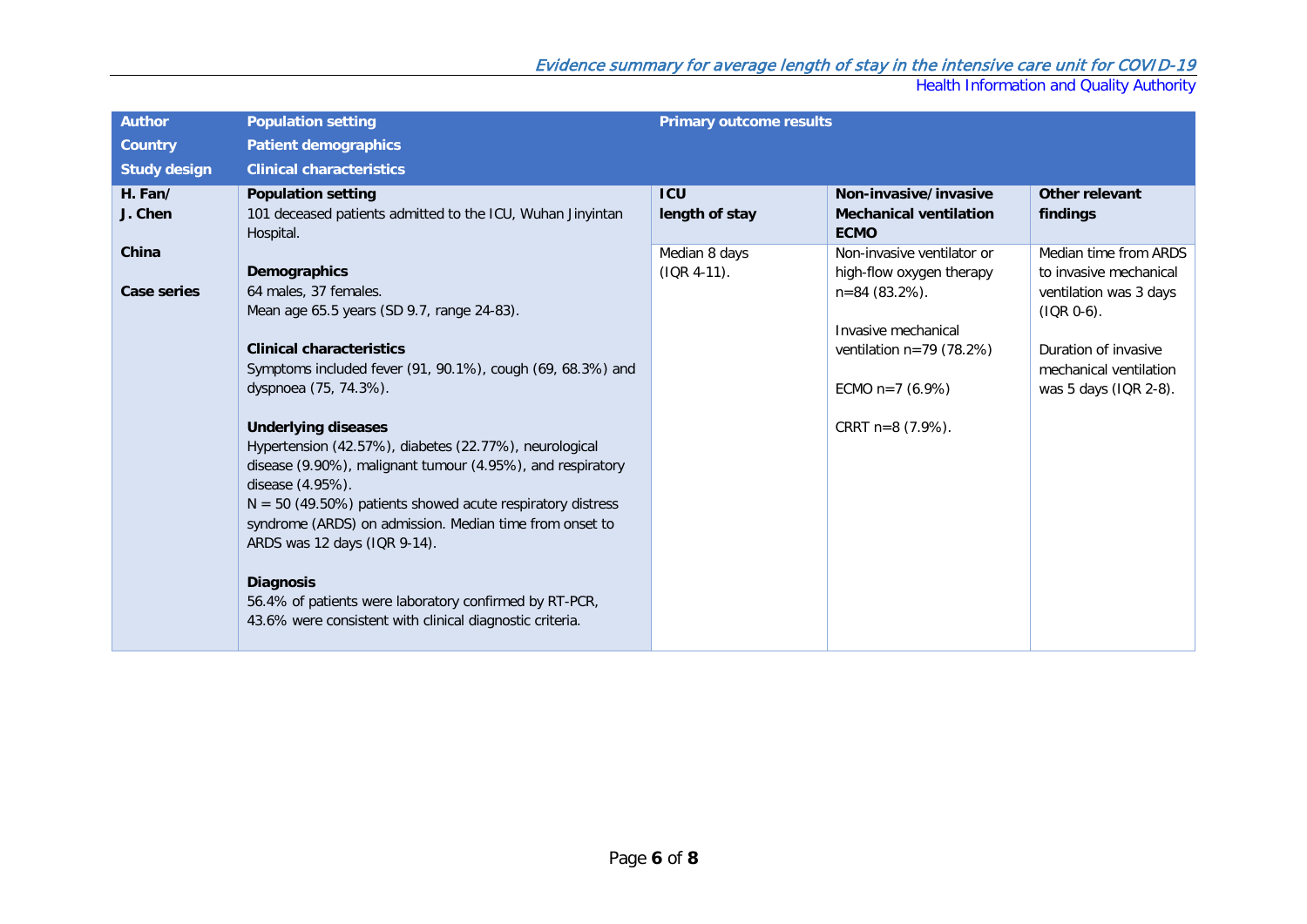#### Evidence summary for average length of stay in the intensive care unit for COVID-19

Health Information and Quality Authority

| <b>Author</b>        | <b>Population setting</b>                                         | <b>Primary outcome results</b> |                               |                           |
|----------------------|-------------------------------------------------------------------|--------------------------------|-------------------------------|---------------------------|
| <b>Country</b>       | <b>Patient demographics</b>                                       |                                |                               |                           |
| <b>Study design</b>  | <b>Clinical characteristics</b>                                   |                                |                               |                           |
| <b>B.E. Young</b>    | <b>Population setting</b>                                         | <b>ICU</b>                     | Non-invasive/invasive         | Other relevant            |
|                      | First 18 patients at 4 hospitals in Singapore, followed up to 25  | length of stay                 | <b>Mechanical ventilation</b> | findings                  |
| <b>Singapore</b>     | February 2020                                                     |                                | <b>ECMO</b>                   |                           |
|                      |                                                                   | $N=2$ (11%) patients           | 1 patient required invasive   | All 18 patients survived. |
| <b>Case series</b>   | <b>Patient demographics</b>                                       | required intensive care.       | mechanical ventilation.       |                           |
|                      | Median age 47 years.                                              |                                |                               |                           |
|                      | N=9 (50%) women.                                                  | LOS in ICU was 5 days          |                               |                           |
|                      |                                                                   | and 7 days for the two         |                               |                           |
|                      | <b>Clinical characteristics</b>                                   | patients.                      |                               |                           |
|                      | Clinical presentation was an upper respiratory tract infection in |                                |                               |                           |
|                      | 12 (67%). Fever (n=13,                                            |                                |                               |                           |
|                      | 72%), cough (n=15, 83%), and sore throat (n=11, 61%) were         |                                |                               |                           |
|                      | common symptoms.                                                  |                                |                               |                           |
| S. Kujawski          | <b>Population setting</b>                                         | 1 hospitalised patient         |                               | 5 patients received only  |
|                      | 12 U.S. patients with COVID-19.                                   | received "intensive care-      |                               | outpatient care, 7 were   |
| <b>United States</b> |                                                                   | level monitoring" for 5        |                               | hospitalised.             |
|                      | <b>Demographics</b>                                               | days.                          |                               |                           |
| <b>Case series</b>   | Median age 53 years (range: 21-68).                               |                                |                               |                           |
|                      | 8/12 male.                                                        |                                |                               |                           |
|                      |                                                                   |                                |                               |                           |
|                      | <b>Clinical characteristics</b>                                   |                                |                               |                           |
|                      | Commonly reported signs and symptoms at illness onset were        |                                |                               |                           |
|                      | fever $(n=7)$ and cough $(n=8)$ . Over the course of illness,     |                                |                               |                           |
|                      | patients reported cough (n=12), subjective or measured fever      |                                |                               |                           |
|                      | $(n=9)$ , diarrhoea $(n=3)$ , and vomiting $(n=2)$ .              |                                |                               |                           |
|                      |                                                                   |                                |                               |                           |
|                      |                                                                   |                                |                               |                           |
|                      |                                                                   |                                |                               |                           |